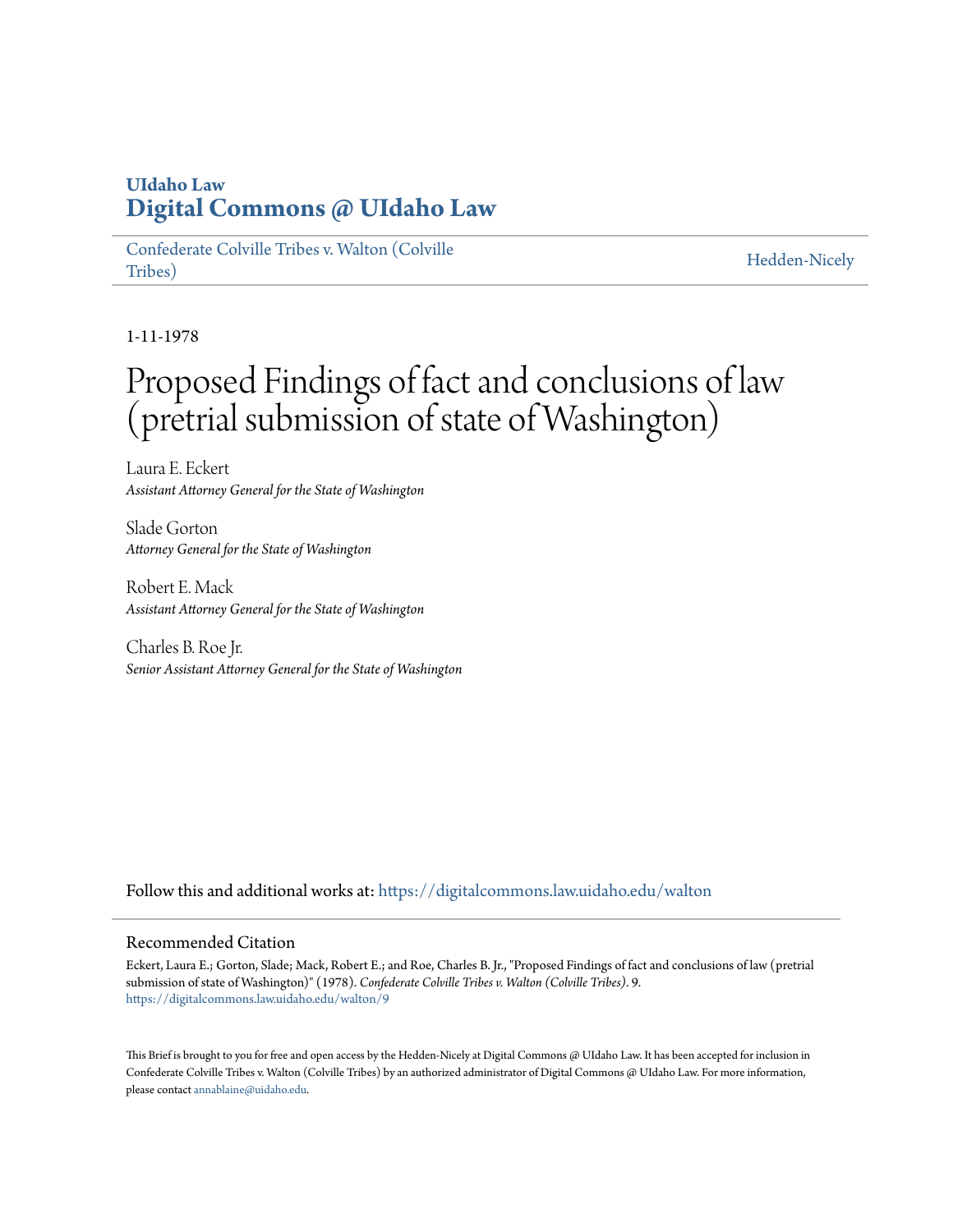| 1              |                                                                |                                   |                        |                                                 |
|----------------|----------------------------------------------------------------|-----------------------------------|------------------------|-------------------------------------------------|
| $\overline{2}$ |                                                                |                                   |                        |                                                 |
| 3              |                                                                |                                   |                        |                                                 |
| $\overline{4}$ |                                                                |                                   |                        | FILED IN THE<br>U. S. DISTRICT COURT            |
| $\overline{5}$ |                                                                |                                   |                        | Eastern District of Washington                  |
| 6              | UNITED STATES DISTRICT COURT<br>EASTERN DISTRICT OF WASHINGTON |                                   | JAN 11 1978            |                                                 |
| 7              |                                                                |                                   | J. R. FALLQUIST, Clerk |                                                 |
| 8              | COLVILLE CONFEDERATED TRIBES,                                  |                                   |                        | Deput                                           |
| 9              |                                                                | Plaintiff,                        |                        | NO. 3 4 2 1                                     |
| 10             | $-vs-$                                                         |                                   |                        |                                                 |
| 11             | WALTON, his wife; and WILSON                                   | BOYD WALTON, JR. and KENNA JEANNE |                        |                                                 |
| 12             | wife;                                                          | WALTON and MARGARET WALTON, his   |                        |                                                 |
| 13             |                                                                | Defendants.                       |                        |                                                 |
| 14             | STATE OF WASHINGTON,                                           |                                   |                        |                                                 |
| 15             | Defendant Intervenor.                                          |                                   |                        |                                                 |
| 16             |                                                                |                                   |                        |                                                 |
| 17             | UNITED STATES OF AMERICA,                                      |                                   |                        | NO. 3 8 3 1                                     |
| 18             |                                                                | Plaintiff,                        |                        | PROPOSED                                        |
| 19             | $-vs-$                                                         |                                   |                        | FINDINGS OF FACT AND<br>CONCLUSIONS OF LAW      |
| 20             | WILLIAM BOYD WALTON and KENNA<br>JEANNE WALTON, his wife; and  |                                   |                        | (PRETRIAL SUBMISSION OF<br>STATE OF WASHINGTON) |
| 21             | STATE OF WASHINGTON,                                           |                                   |                        |                                                 |
| 22             |                                                                | Defendants.                       |                        |                                                 |
| 23             |                                                                |                                   |                        |                                                 |
| 24             |                                                                | FINDINGS OF FACT                  |                        |                                                 |

25 1. No Name Creek Valley is a short, narrow valley approxi-26 mately four miles in length, running generally north-south and 27 parallel to the Okanogan River approximately seven miles southeast 28 of the Town of Omak in the County of Okanogan, Washington.

29 2. The No Name Creek Valley lands are lands ceded to the 30 United States of America by Treaty with Great Britain on June 15, 31 1 846.

PROPOSED FINDINGS & CONCLUSIONS 33 (PRETRIAL SUBMISSION OF STATE) -1-

32

..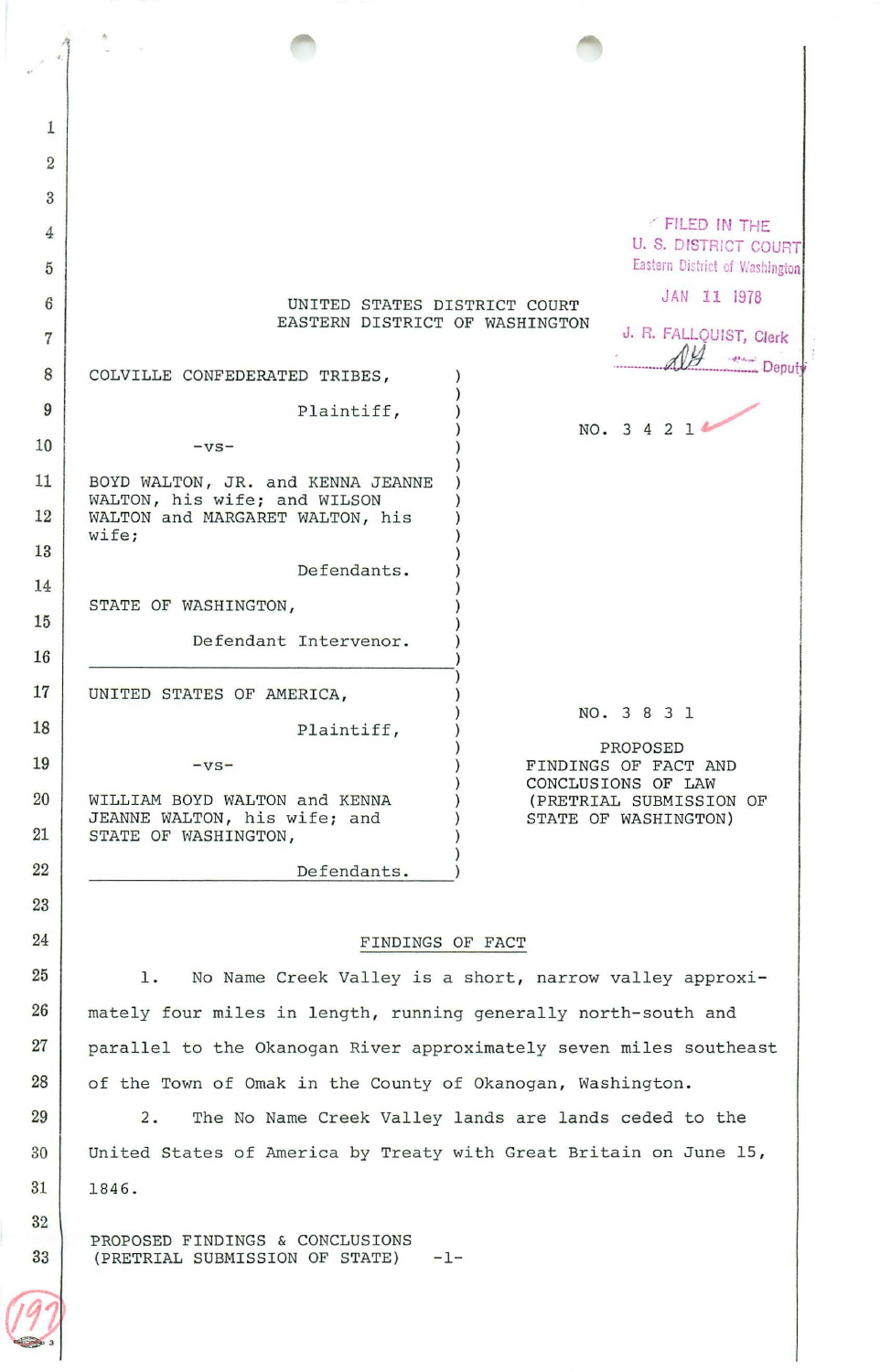3. The No Name Creek Valley is located within the Colville 2 Indian Reservation, a reservation created from the public domain by 3 executive order of President Ulysses S. Grant on July 2, 1872 and 4 diminished in size by the Act of July 1, 1892.

5 4. The No Name Creek Valley is located within the State of 6 Washington, a state admitted to the United States on November 11,  $7 \mid 1889.$ 

8 5. No Name Creek Valley lands are, in part, (1) owned by the 9 United States *in* trust for the benefit of individual Indians or 10 | Indian interests and (2) owned by non-Indians, here, the defendants 11 Walton.

12 6. The Walton property, consisting of approximately 350 13 acres, is located in the central part of No Name Creek Valley, being 14 | bordered on both the north and the south by the aforedescribed lands 15 | of the United States. The Walton property was once allotted lands 16 | until severed from federal ownership by transfer by the United 17 | States to non-Indian ownership in 1925. Defendants Walton are 18 successors-in-interest to the original patentees, having acquired 19 | the property in 1948.

20 7. No Name Creek is a small, intermittent, nonnavigable 21 stream originating *in* springs located approximately fifteen feet 22 | north of the northern boundary of the Waltons' property, on lands 23 | owned by the United States, as a trustee, known as Trust Allotment 24 | No. 892. From its point of origin No Name Creek flows southeasterly 25 | across lands owned by Walton until it crosses the southern boundary 26 of the Waltons' property onto other lands owned by the United 27 States, as trustee, designated Trust Allotment No. 901. The stream 28 thereafter continues in a southerly direction crossing said allot-29 ment and an adjoining allotment to the south, designated as Trust 30 Allotment No. 903. In its natural condition No Name Creek passed 31 through a marshy area before discharging into Omak Lake at Trust

PROPOSED FINDINGS & CONCLUSIONS 88 (PRETRIAL SUBMISSION OF STATE) -2-

32

1

i I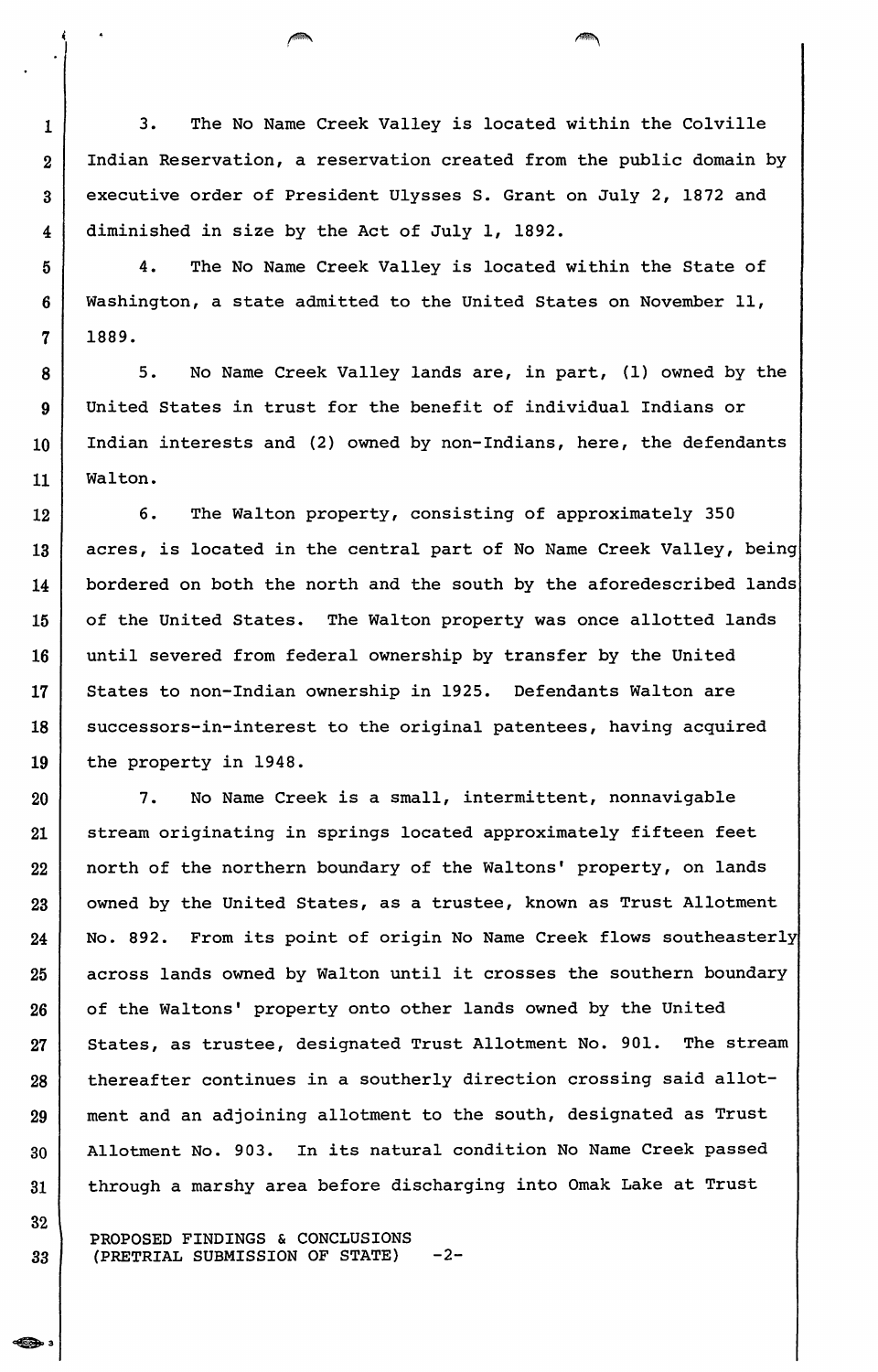1 Allotment No. 903. In the mid-1970's, the course of the extreme 2 lower reach of No Name Creek was modified by man, through develop-3 ment of an artificial channel and otherwise, and the stream now 4 enters Omak Lake on land immediately adjacent and to the east of 5 Trust Allotment No. 903 owned by the United States, as trustee for 6 the Colville Confederated Tribes.

<sup>7</sup>8. Omak Lake is approximately eight miles long and up to 8 | approximately one mile wide, with depths of up to three hundred 9 twenty-five feet. The lake, supplied by water from several tribu-10 tary streams, by springs within its beds, and by precipitation, has 11 approximately 3,243 surface acres. No Name Creek's contribution to 12 Omak Lake is comparatively small. Omak Lake has no outlet and is 13 | considered a "dead" lake. Its water quality is saline, with high 14 concentrations of sodium carbonates.

15 No commercially valued indigenous species of fish or valued 16 indigenous biota live within Omak Lake. During the early 1970's an 17 exotic fin fish, known as the Lahontan trout, has been introduced 18 into the lake on an experimental basis. These fish, natives of 19 saline water bodies in Nevada, now live in the lake although they 20 cannot reproduce therein. During 1977, Lahotan trout have spawned 21 and apparently reproduced in the extreme lower reach of No Name 22 Creek where modified by man as previously described. The greater 23 portion of Lahontan trout in the lake are spawned at the Winthrop 24 Fish Hatchery, and then planted in the lake.

25 | 9. No Name Creek Valley is a land of extremes in temperatures 26 | with low temperatures often reaching below zero degrees F., with an 27 | average low daily reading in January of 24° F., and with high 28 | summer temperatures often reaching into the 90° F. range, with an  $29$  average maximum daily reading in July of 87° F. The growing season,  $30$  as dictated by frosts, is from April 12 to October 11. Precipita- $31$  tion in the valley averages approximately 12.26 inches each year,

PROPOSED FINDINGS & CONCLUSIONS 33 (PRETRIAL SUBMISSION OF STATE) -3-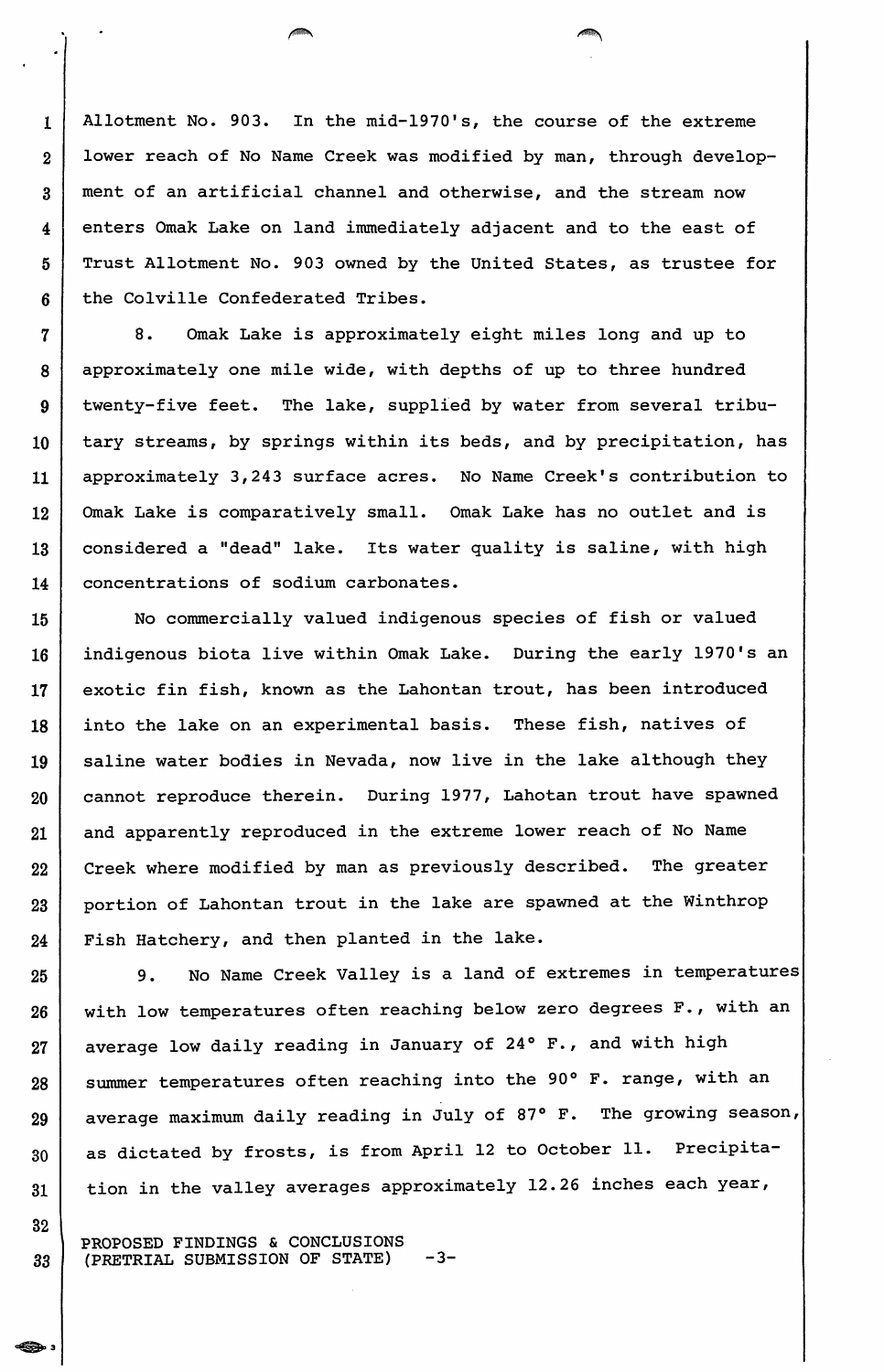1 with 65 percent occurring in the months of October through April.

2 10. No Name Creek Valley's floor, in its natural condition, 3 | was covered primarily by sagebrush, bunch grass, and scrub pine 4 except along the banks of No Name Creek where water-loving plants,  $5$  such as willows, grew. Rock outcroppings, some very large, are  $6$  common on the valley's floor. The valley's sides consist largely  $7$  of granitic rock outcroppings. The soils of the valley do not 8 constitute prime agricultural land. The valley soils are mainly 9 unconsolidated sedimentary materials placed by glacial, erosional  $10$  and related natural forces.

11 | 11. Portions of the No Name Creek Valley, while not espe- $12$  cially fertile, are irrigable. From 1948 to 1975, the only irriga-13 tion of lands in the No Name Creek Valley was that undertaken by  $14$  the Waltons.

15 | 12. The water duty for irrigation of agricultural lands for 16 the No Name Creek Valley is four acre feet per acre.

17 13. The indigenous fish resource of No Name Creek, quantified 18 either in size or numbers, was and *is* de minimus, was and is not  $19$  sufficient to support humans for any extended period of time, and  $20$  has no commercial value.

21 | 14. The Colville Reservation was created by President Grant to provide lands for Indians of various tribes and bands from 23 various parts of the Northwestern United States to settle upon so they might become self-sufficient through use of the lands, as appropriate, for agriculture, timber production, mining, fishing and hunting. The natural conditions of No Name Creek Valley dictate uses associated with agricultural irrigation, stockwatering 28 and domestic purposes.

29 15. While the Presidential Executive Order creating the  $30$  Colville Reservation is silent as to water use, there is impliedly  $31$   $|$  reserved by that document limited rights to use waters of No Name

PROPOSED FINDINGS & CONCLUSIONS 33 (PRETRIAL SUBMISSION OF STATE) -4-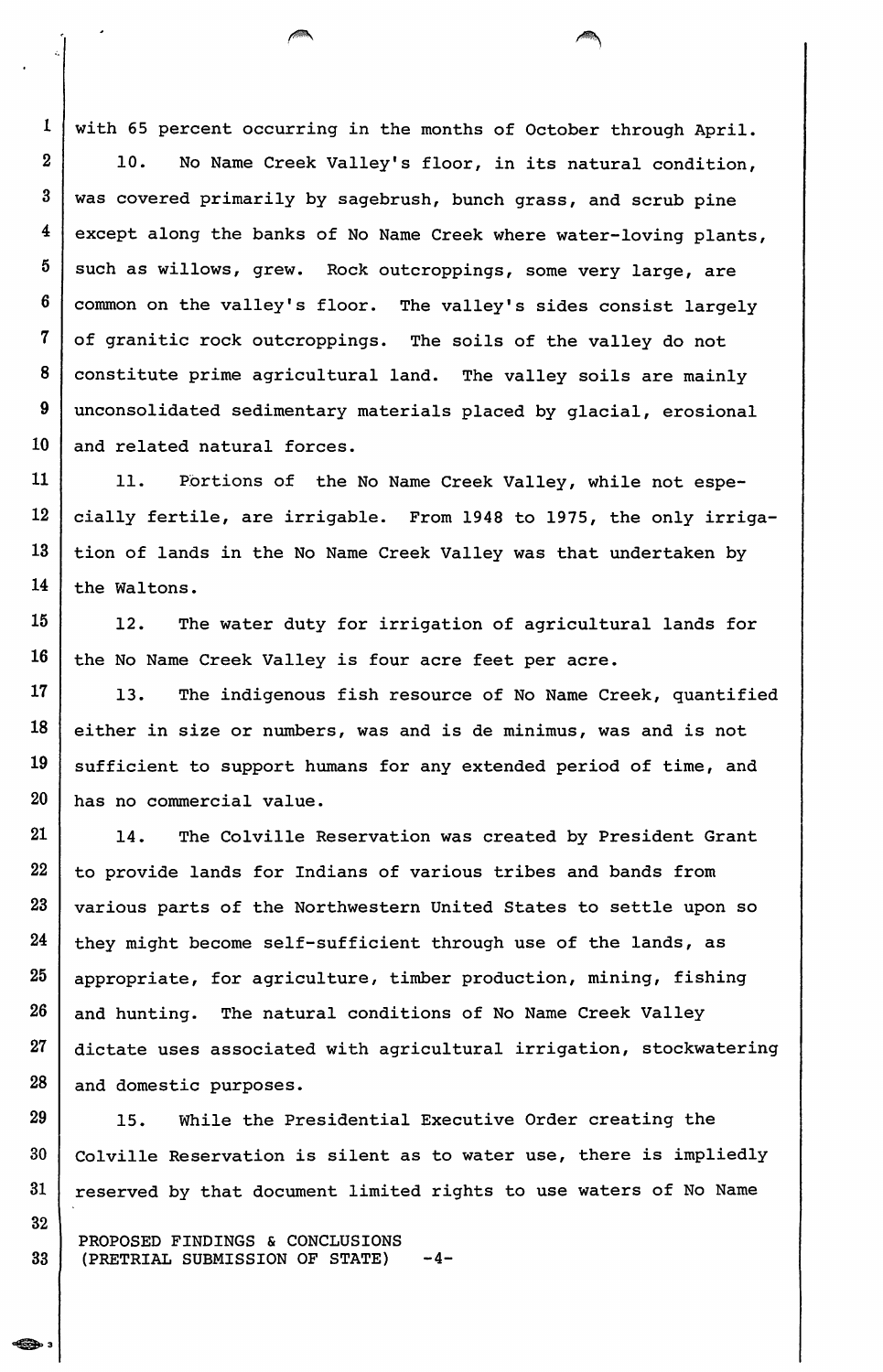1 Creek for irrigation of agricultural lands, domestic uses and 2 watering of stock relating to No Name Creek lands.

3 16. On August 24, 1948, the defendant Wilson Walton filed an 4 application with the State Department of Conservation, predecessor  $5$  agency of the State Department of Ecology, for a permit to divert 6 water from No Name Creek as its water flowed across his (non-<sup>7</sup>Indian) lands for use on said lands for agricultural irrigation 8 purposes.

9 17. The Department of Conservation, performing the statutory 10 duties imposed by the state's Water Code. (Ch. 90.03 RCW) in proces- $11$  sing such application, found that there were public waters available,  $12$  that the Waltons' application, if approved, would not interfere with 13 | any reasonably foreseeable use embodied in the right of another, and 14 that approval would not be detrimental to the public welfare. On 15 | August 25, 1950, the Department issued a Certificate of Water 16 Right (Cert. No. 3743) to the defendant Wilson Walton for the 17 diversion of up to 1.0 cubic feet per second of water from No Name 18 Creek for the irrigation of 65 acres of non-Indian land. The water 19 | right application procedures of the state afforded any interested 20 persons, including the United States and the Colville Indian Tribe, 21 the opportunity to object to such approval. Neither the United  $22$  States nor the Colville Tribe objected to the approval of the 23 | application submitted by Walton. The state agency applied the  $24$  applicable state laws properly to the aforestated application of  $25$  | Walton.

26 18. There were waters in No Name Creek, at the time the state  $27$  issued the certificate described in paragraph 15, in amounts in  $28$  excess of the amounts necessary to satisfy any needs of the Indians 29 embodied in any impliedly reserved rights to use of waters of No 30 Name Creek, both at that time and for the reasonably foreseeable 31 future after that time.

PROPOSED FINDINGS & CONCLUSIONS 33 (PRETRIAL SUBMISSION OF STATE) -5-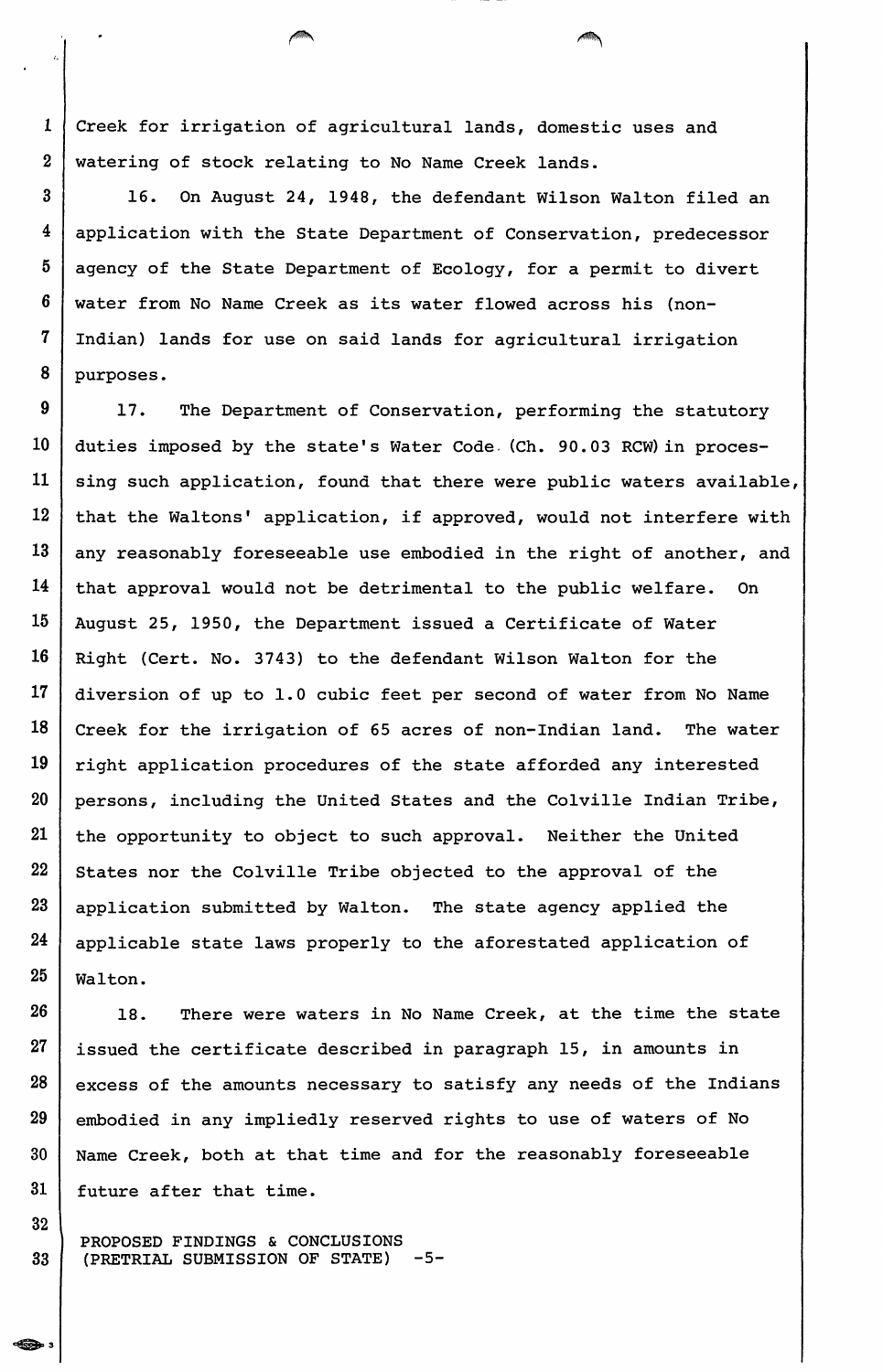1 | 5. These impliedly reserved rights are limited to the amount  $2$  of water reasonably necessary to carry out the purposes for which 3 the Colville Indian Reservation was created as measured by the 4 intent of the reservor, United States, at the date of creation of  $5$  the reservation.

6 6. There is no barrier, "wall," or other impediment created by 7 | the original boundaries of an Indian reservation which, as a matter 8 of law, bars state water right laws from applying to waters located  $9$  on non-Indian lands within the original boundaries of an Indian 10 | reservation. "Excess waters" (i.e. waters not needed at any specific 11 time for the purposes for which the reservation was created) on non-12 | Indian lands within the original boundaries of the Colville Reserva- $13$  tion are within the authority of the State of Washington to regulate, 14 control and allocate.

15 | T. Any use authorized by the State of Washington respecting  $16$  such excess water on the Colville Indian Reservation is within the 17 context of a system of priorities and would yield to any subse-18 quently determined and conflicting Indian water usage which is  $19$  within the scope of the prior rights impliedly reserved to the 20 Indians. (The appropriate and most common procedure for determining  $21$  a correlation of all water rights, one as against another including  $22$  reserved rights of the United States, is a "general adjudication"  $23$  conducted in state court. This procedure has been specially approved  $24$  and sanctioned in 43 U.S.C. § 666.)

 $25$  | 8. The State of Washington, by permit to the Defendants  $26$  Walton, has authorized water usage by the Defendants Walton on lands 27 | owned in fee by them.

28 | 9. At the time alloted lands within the original boundaries 29 of the Colville Reservation were transferred by the United States 30 from federal to non-federal ownership, all rights held by the United 31 | States for the benefit of Indians were transferred (unless

PROPOSED FINDINGS & CONCLUSIONS 33 (PRETRIAL SUBMISSION OF STATE) -7-

32

<-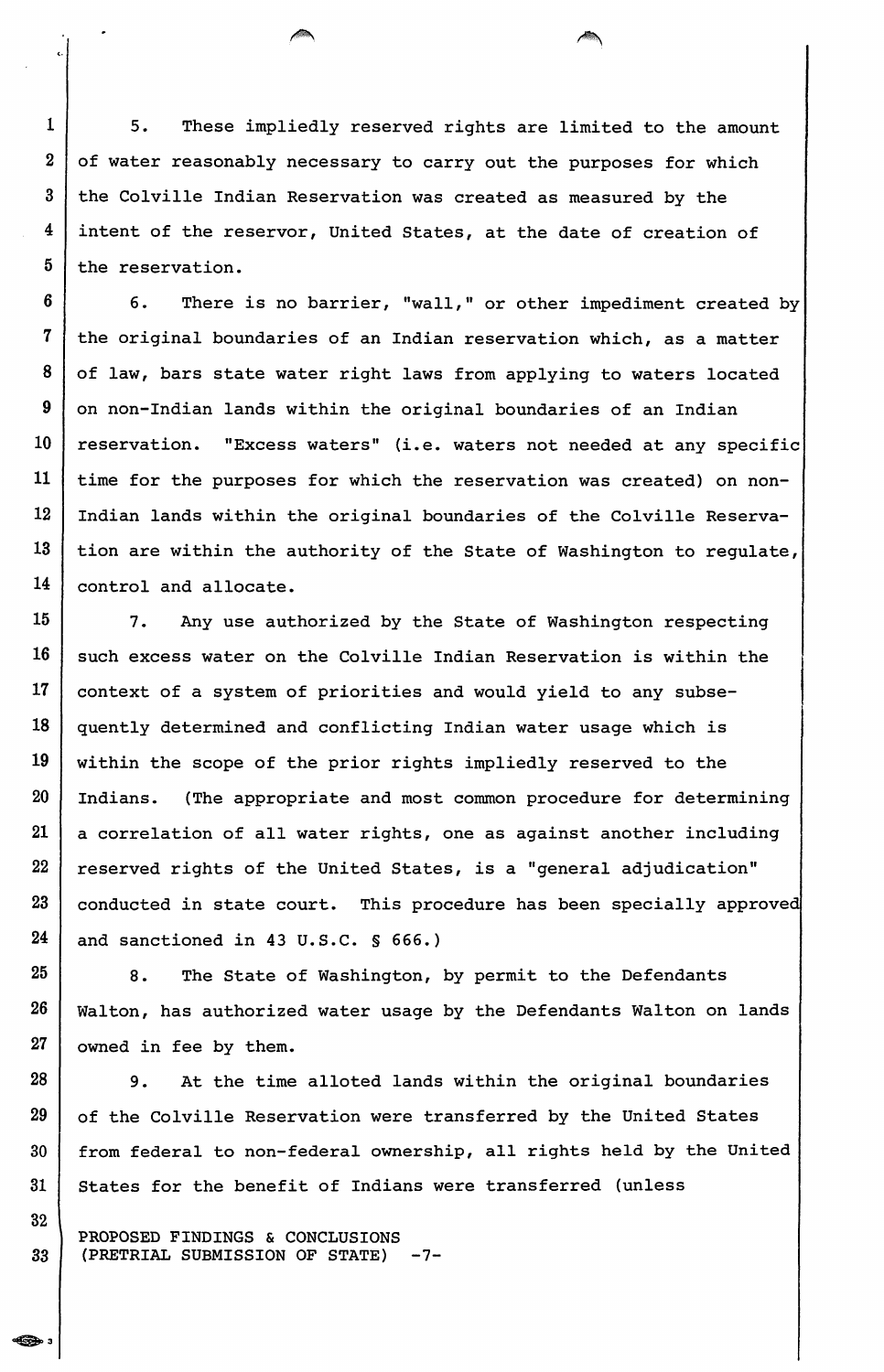1 19. The withdrawal and water uses of Walton authorized by the 2 state as aforedescribed have no measurable effect on either the water 3 quality or the water level of Omak Lake or the indigenous biota 4 which live within Omak Lake.

5 20. No Name Creek and the directly related ground water body  $6$  of the valley have a total yearly production capacity of approxi-7 | mately 1100-1500 acre feet. Carefully managed, this total will 8 | satisfy all the agricultural irrigable acreage, and stock watering 9 and domestic requirements of all rights, when fully exercised, 10 claimed by the parties to this proceeding and based upon both 11 impliedly reserved water rights and state water right certificates.

### 12 CONCLUSIONS OF LAW

13 | 1. Under our federal constitutional system, powers over the 14 allocation of rights to the use of waters of the United States not  $15$  within a state are exclusively with the federal government. However,  $16$  at such time as such waters are thereafter located within a state, 17 | the powers over such waters, under our federal system, are shared 18 between the federal government and the state, with the state's 19 | powers limited only by the federal power.

20 2. By the treaty between Great Britain and the United States 21 of June 15, 1846, all power over the allocation of rights to use 22 | water was vested in the United States.

23 | 3. By the admission of the State of Washington to the federal 24 union in 1889, the State of Washington obtained power over all 25 | waters within the State of Washington regardless of their location  $26$  except as limited by federal power.

27 | 4. By the United States' creation of the Colville Indian 28 | Reservation, the United States impliedly reserved rights, with a  $29$  priority date of the date of creation of the reservation, to the use 30 of waters for the benefit of the Indians of the Colville Indian 31 Reservation.

PROPOSED FINDINGS & CONCLUSIONS *88* (PRETRIAL SUBMISSION OF STATE) -6-